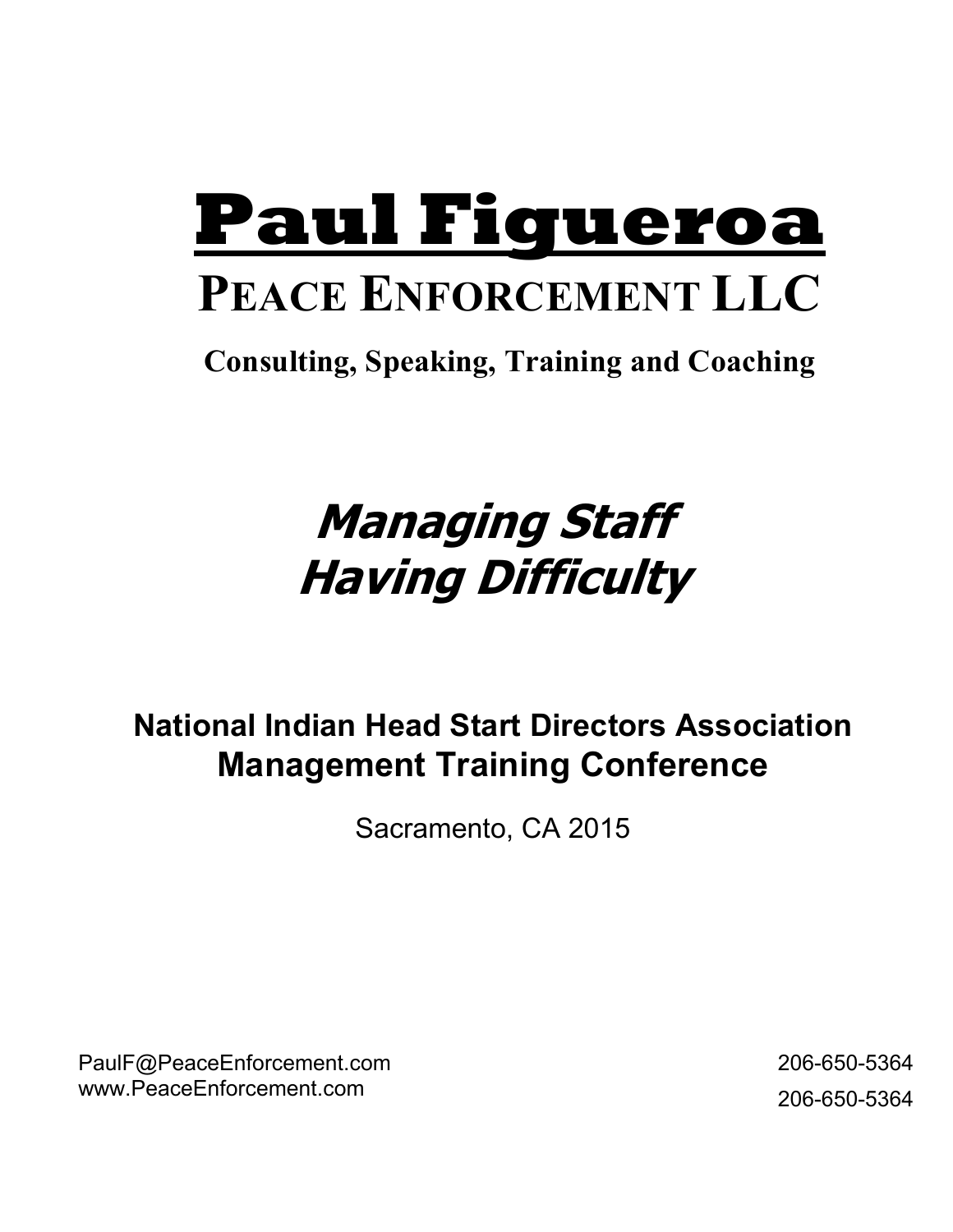# **Things that Aren't**

### Working:

| 1.                         |  |  |
|----------------------------|--|--|
| 2.                         |  |  |
| <u>3.</u>                  |  |  |
| $\underline{\mathbf{4}}$ . |  |  |
| <u>5.</u>                  |  |  |
| 6.                         |  |  |
| $\mathbf{Z}$               |  |  |
| <u>8.</u>                  |  |  |
| 9.                         |  |  |
| <u>10.</u>                 |  |  |
| <u>11.</u>                 |  |  |
| <u>12.</u>                 |  |  |
|                            |  |  |
|                            |  |  |



 $\frac{1}{2}$  ,  $\frac{1}{2}$  ,  $\frac{1}{2}$  ,  $\frac{1}{2}$  ,  $\frac{1}{2}$  ,  $\frac{1}{2}$  ,  $\frac{1}{2}$  ,  $\frac{1}{2}$  ,  $\frac{1}{2}$  ,  $\frac{1}{2}$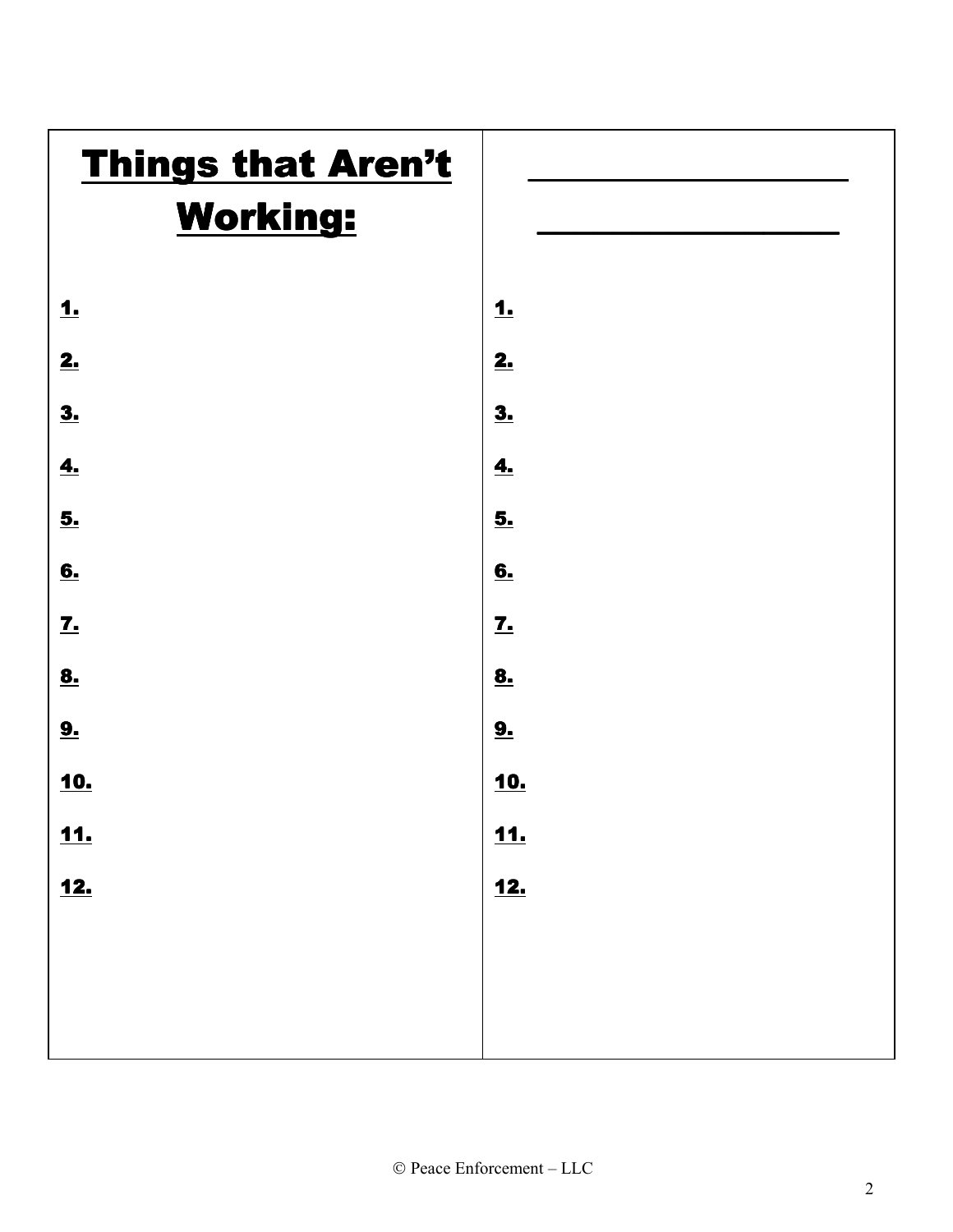

The Choice Point System illustrates that for most every decision, there is a moment in time where the decision is made. We call that moment a "Choice Point".

The Choice Point System shows the people that:

- For every decision there is an Outcome.
- Often these Outcomes are Positive or Negative.
- If they look at the "Choice Point" and decide whether their choice is honest and kind, it will help guide them to a positive outcome.
- Because they have the ability to choose, they are responsible for the results of their decisions.
- Feelings and the outcomes are an indication of whether your making, or have made, a positive or negative choice.
- If they ended up with a negative consequence, at some point *they* made a decision that led them to that outcome.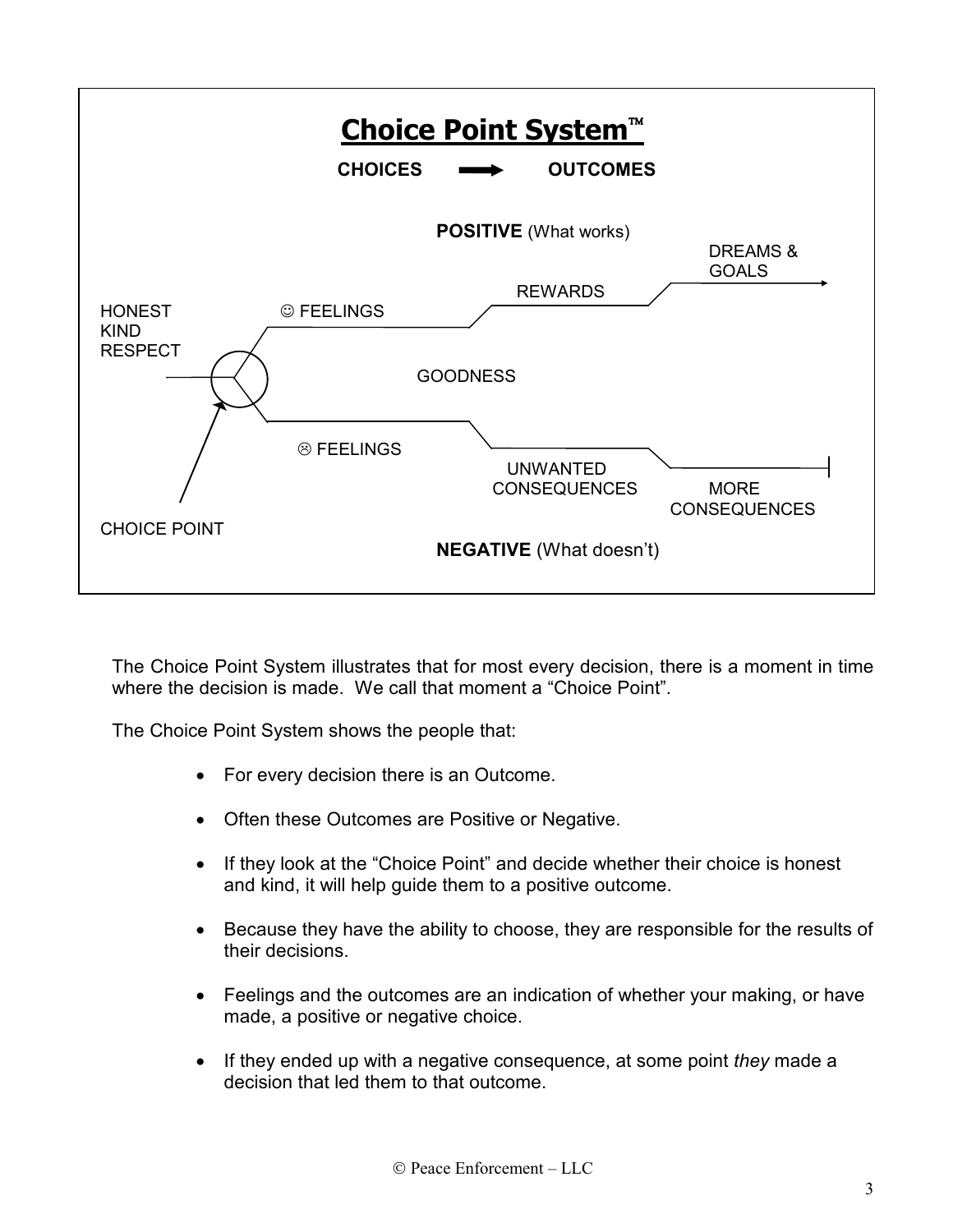### **LEADERSHIP**

### **Defined:**

**TRUST** 

**Motivate** 

**Inspire** 

Lead by Example

**Empower** 

Compassion **Based** 

**Negative Leadership Is:** 

**Positive Leadership Is:** 

**Why and How it Goes Awry:** 

**How I Will Stay on Course:**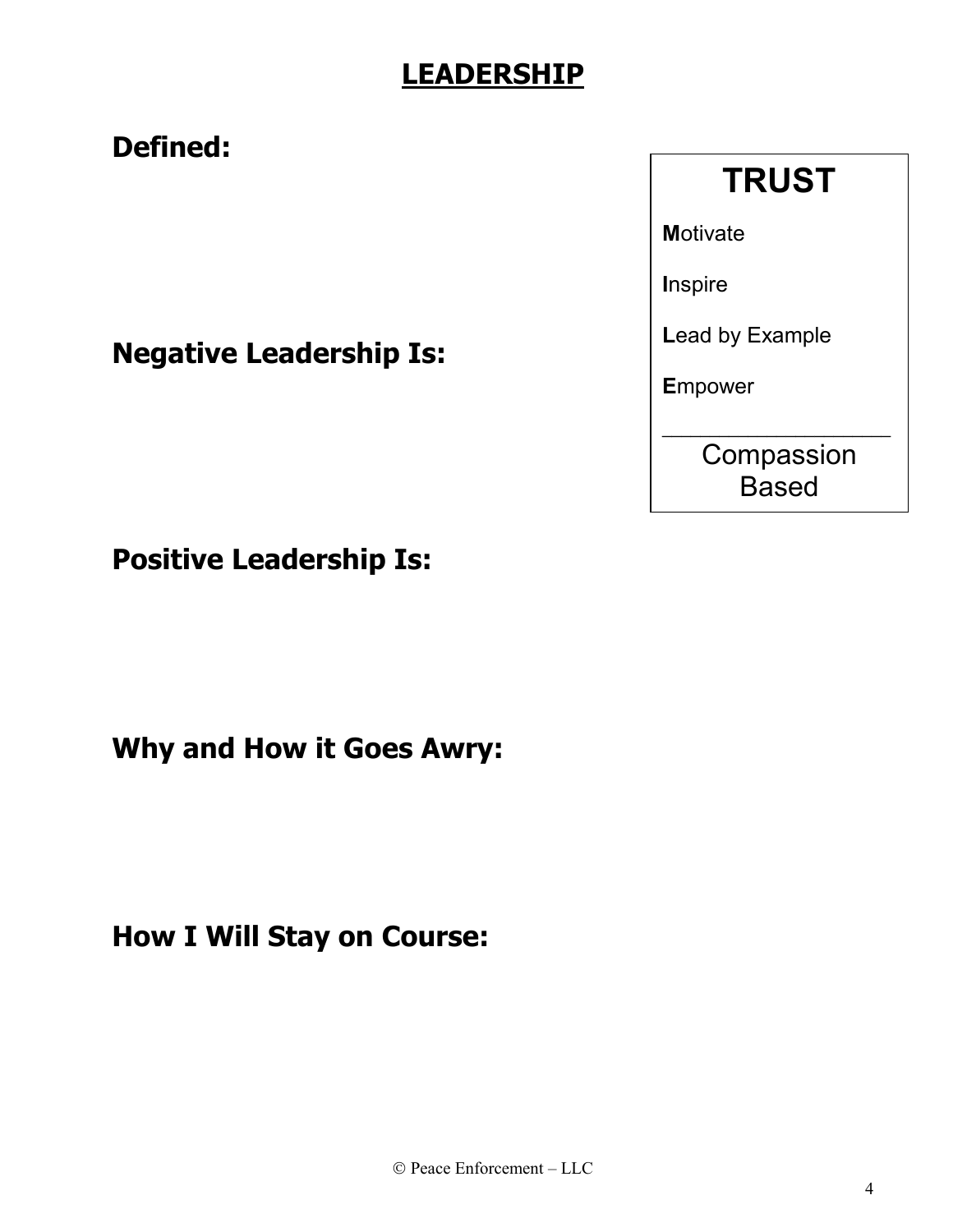### **RESENTMENTS**



# Constructive Criticism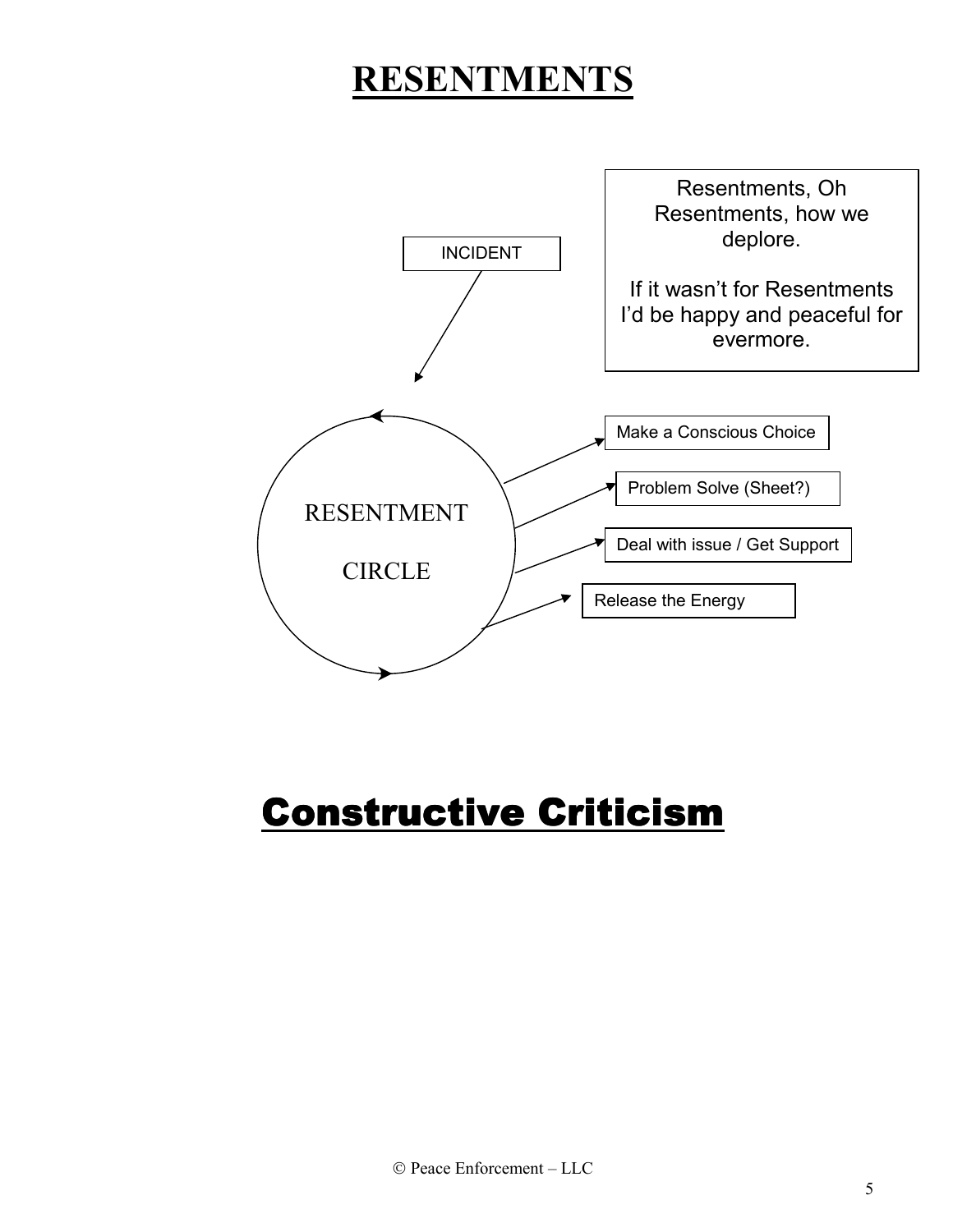# Communication Circle





\_\_\_\_\_\_\_\_\_\_\_\_\_\_\_\_\_\_\_\_\_\_\_\_\_\_\_\_\_\_\_\_\_\_\_\_\_\_\_\_\_\_\_\_\_\_\_\_\_\_\_\_\_\_\_\_\_\_\_\_\_\_\_\_\_\_\_\_\_\_\_\_\_\_\_\_\_\_\_\_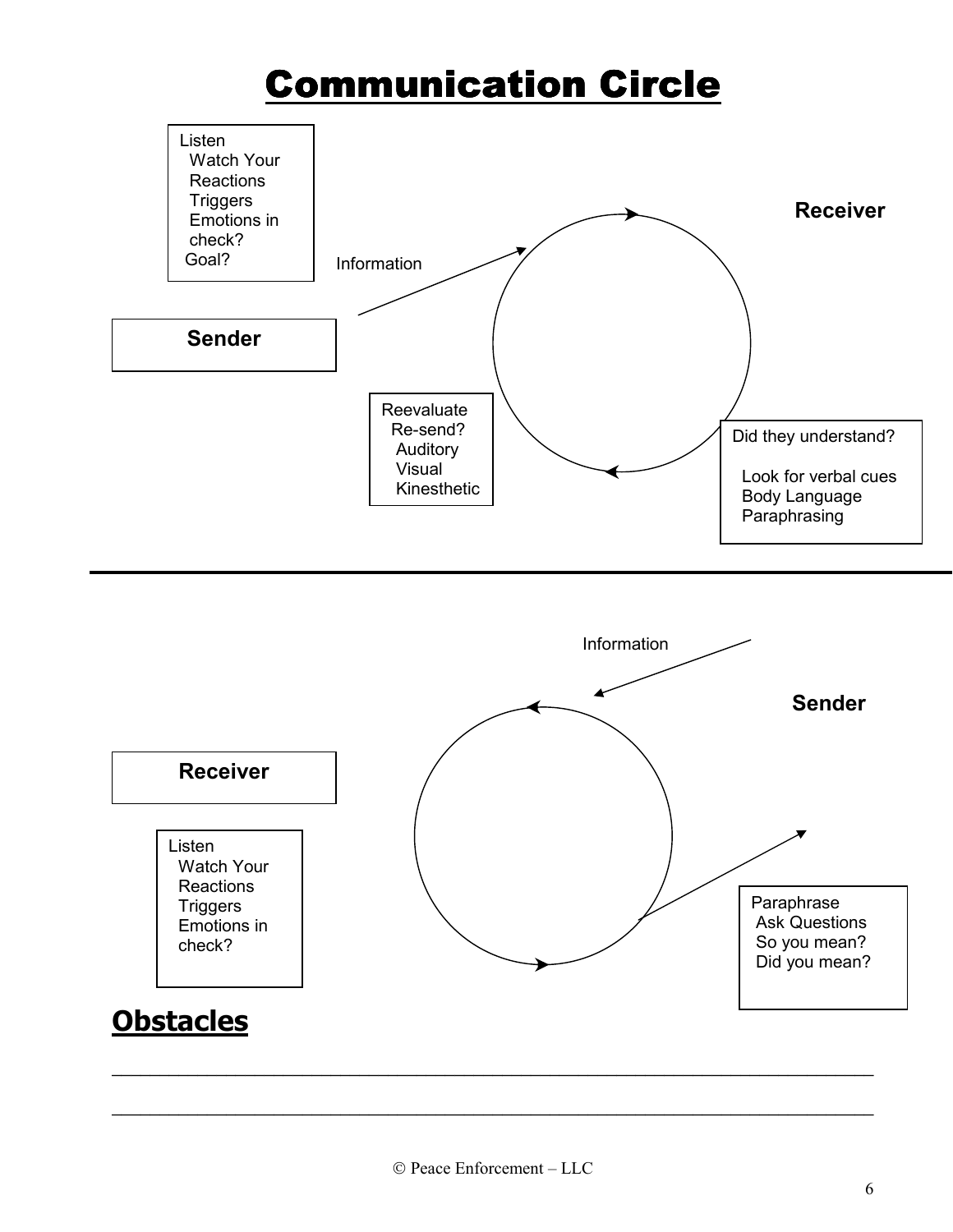# **DRIVERS** Positive Beliefs

I am important.

I belong.

I am good enough.

I matter.

I'm smart.

I'm a great manager

**Negative Beliefs** 

I am not important.

I don't belong.

I am not good enough.

I don't matter.

I'm stupid.

 Peace Enforcement – LLC I'm a lousy manager.

I'm on the right track.

I'm good.

I am worthy.

I'm capable.



I'll never amount to anything.

I'm bad.

I am not worthy.

I'm not capable.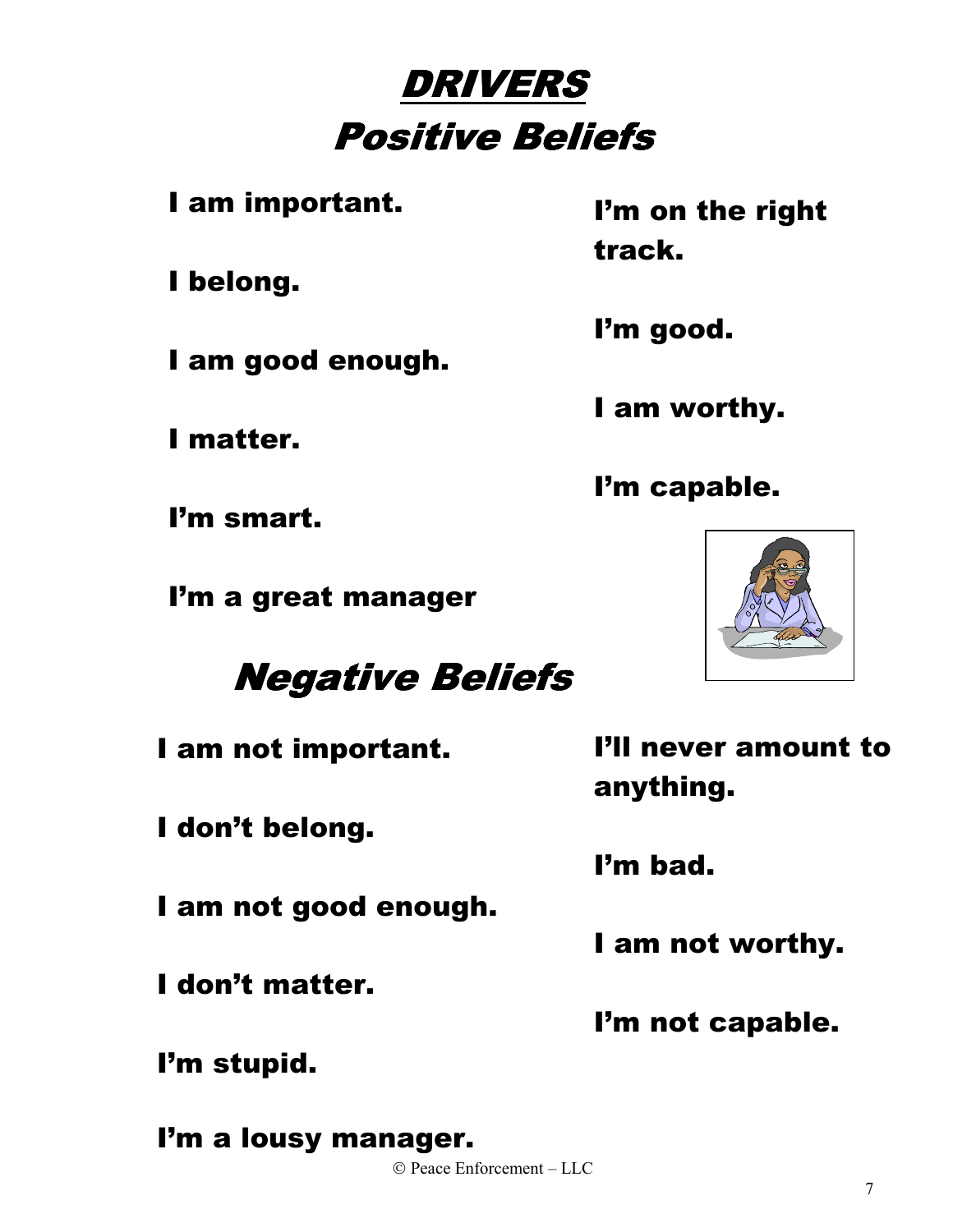### **THE PURPOSE OF COMMUNICATION:**

### **HOW IT GOES AWRY:**

### **WHY IT GOES AWRY:**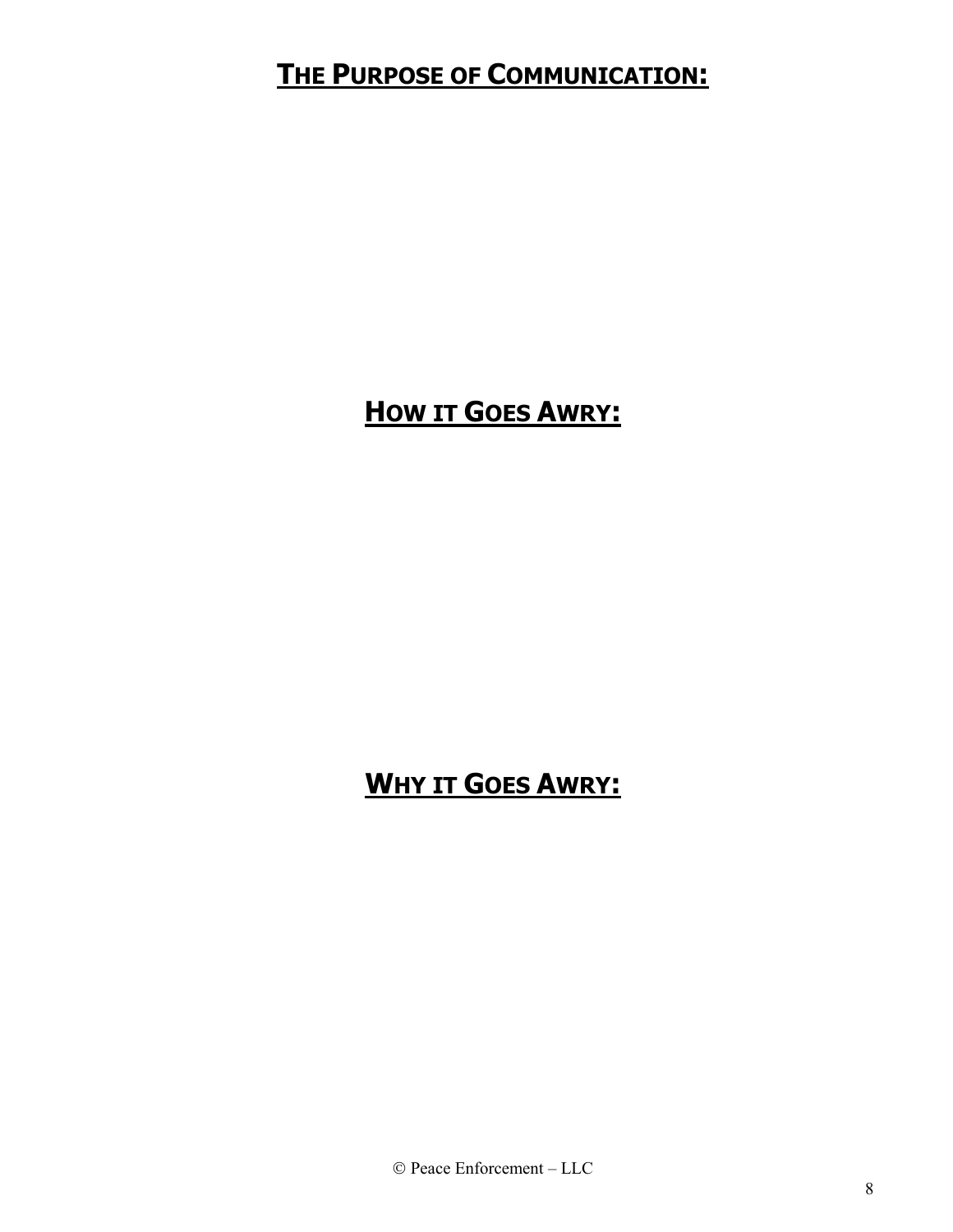# Internal Dialog

### **How Your Thoughts Create Your Reality**

#### **Key Negative Thoughts:**



**Key Negative Beliefs:** 

**True Thoughts:** 

**True Beliefs:**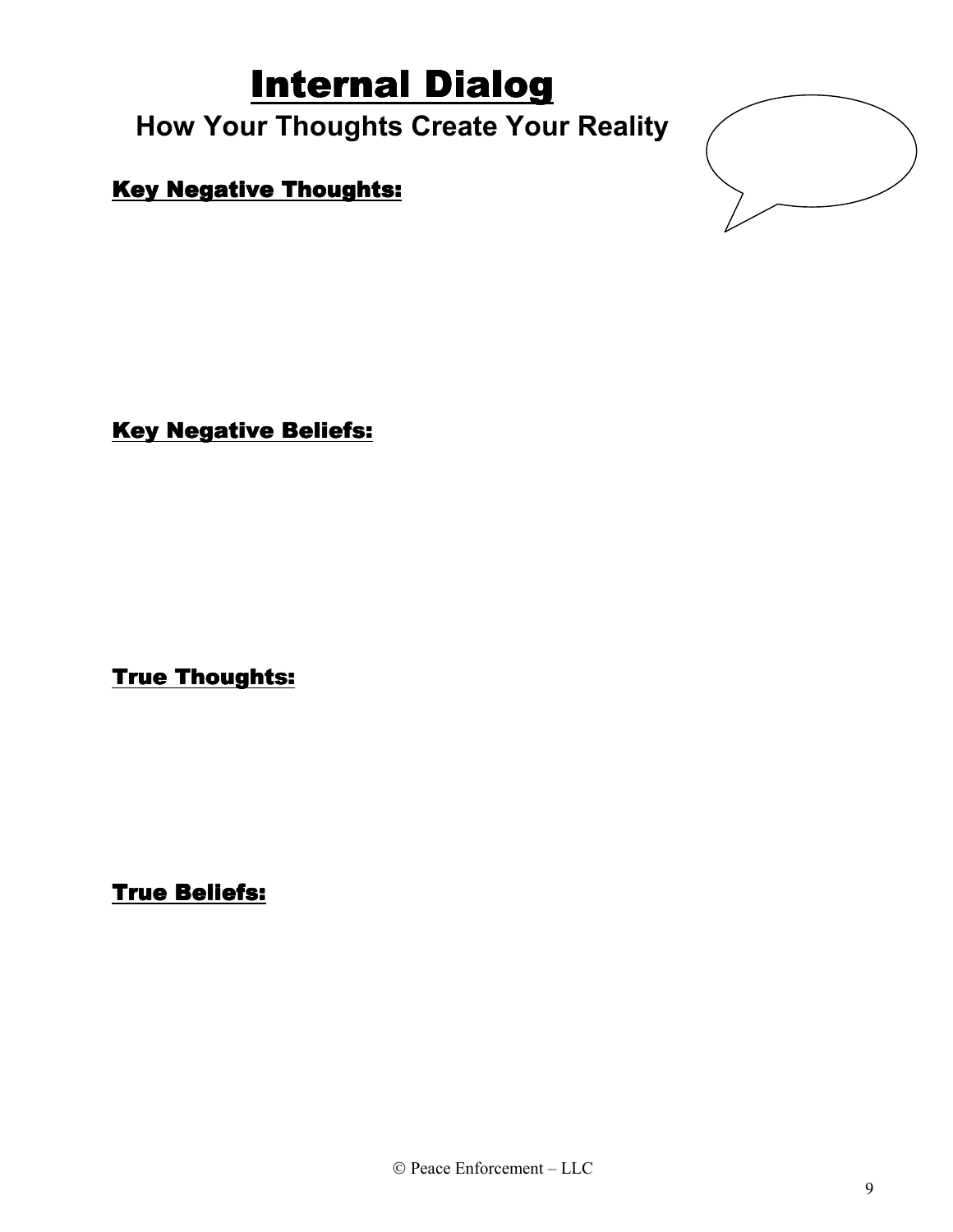### CONFLICT MAP



#### **When you act from a place of objectivity, you'll think clearer and get better results!**

This is an illustration of what you can do when you're emotionally charged about something. It may be a disagreement, a comment, a look – anything someone might say or do, or not say or do.

You'll also notice how often you are at "Choice Points" during these periods. The key is to stay centered, objective and problem solve.

This shows how:

- Often, our reaction or "trigger" is often just made up of static. The static is what causes conversations that start off at topic "A" to end up at topic "Z". These are those reactions / emotions that have nothing to do with the original topic, or the present.
- "Static" is often times superfluous energy with no purpose. It can be unresolved anger, fear, a "stuck" indicator or personal sabotage. Awareness is the key, then you can shift it.
- When you notice your emotions are a bit out of whack, the first thing to do is to **Stop** your part in what's happening. Next, **Think** about your emotional level, inquire internally as to what is going on. If you can unhook things quickly, do continue. Once you've connected with what's going on for you, problem solve using your objective judgment skills and **Act!**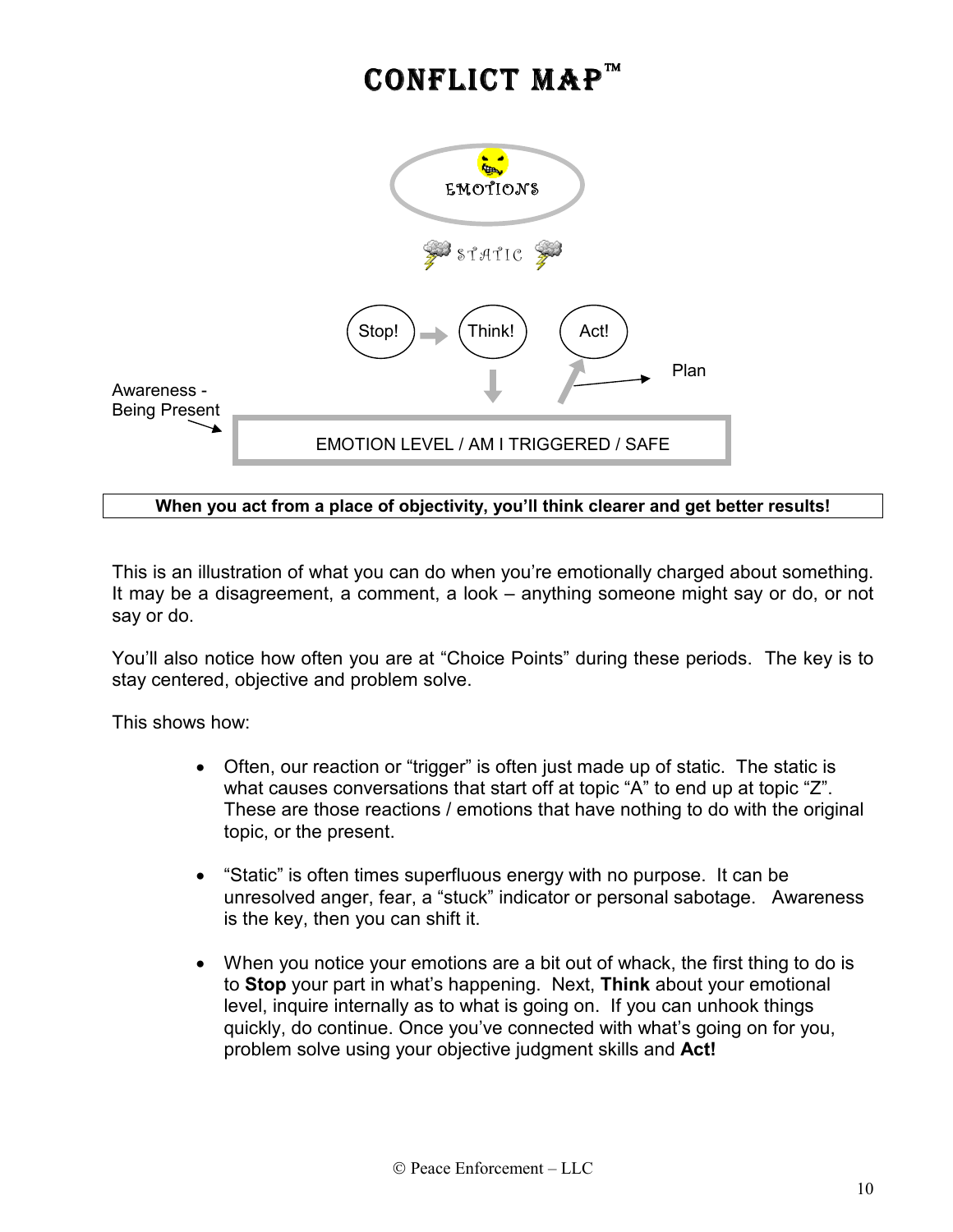### **Self Awareness for My Goal**

**Changes I Want to Make/ What it Will Feel Like:** 

How I Might Sabotage My Goal / The Changes I Want:

**What I Will Do to Prevent This:** 

**What Must I Believe About Myself:** 

**How I Will Reinforce This Belief:**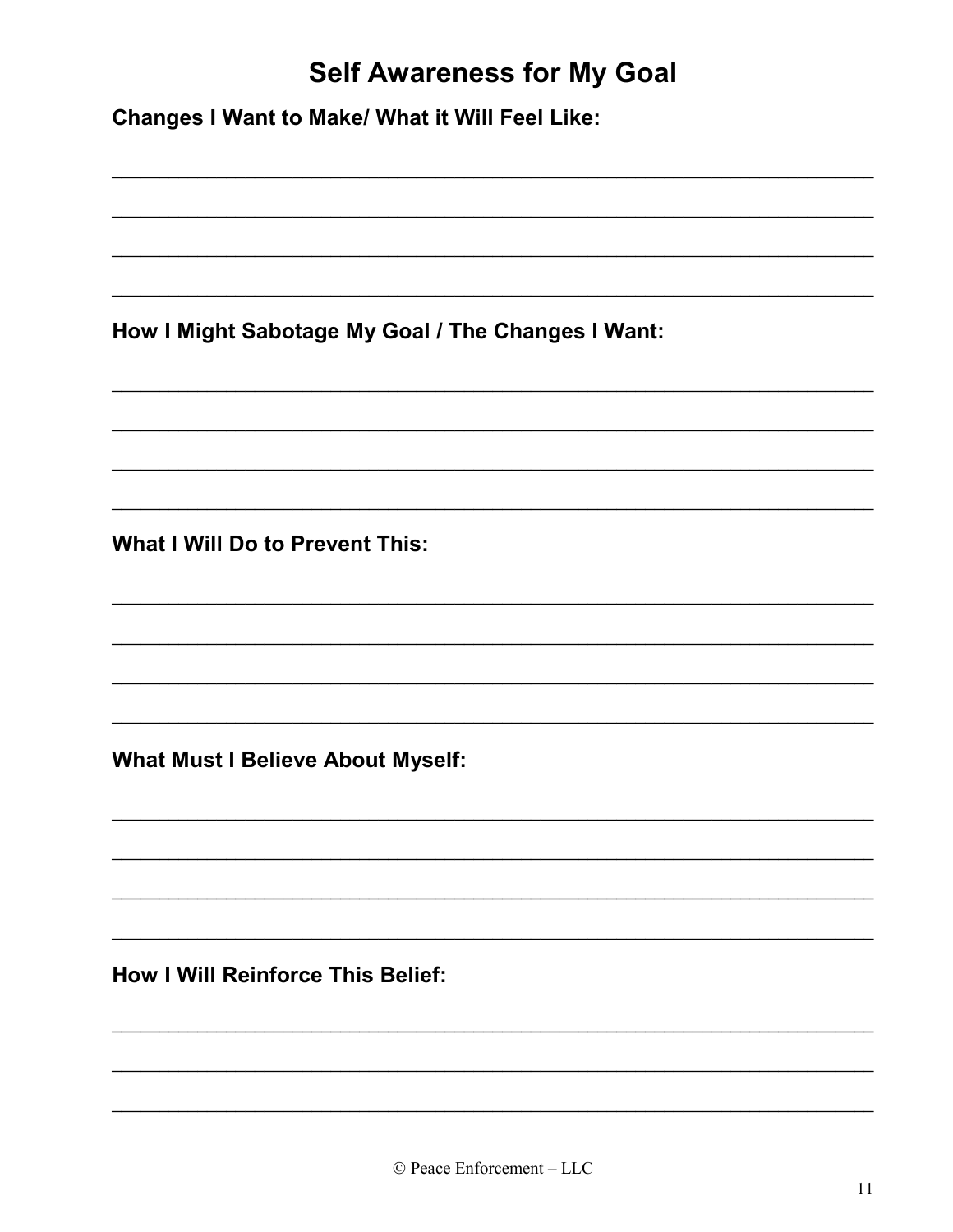| <b>Respond vs. React</b> |  |  |  |  |
|--------------------------|--|--|--|--|
|                          |  |  |  |  |
|                          |  |  |  |  |
|                          |  |  |  |  |
|                          |  |  |  |  |
|                          |  |  |  |  |
|                          |  |  |  |  |
|                          |  |  |  |  |
|                          |  |  |  |  |
|                          |  |  |  |  |
|                          |  |  |  |  |
|                          |  |  |  |  |
|                          |  |  |  |  |
| <b>HALT PS:</b>          |  |  |  |  |
|                          |  |  |  |  |
|                          |  |  |  |  |
|                          |  |  |  |  |
|                          |  |  |  |  |
|                          |  |  |  |  |
|                          |  |  |  |  |
|                          |  |  |  |  |
|                          |  |  |  |  |
|                          |  |  |  |  |
|                          |  |  |  |  |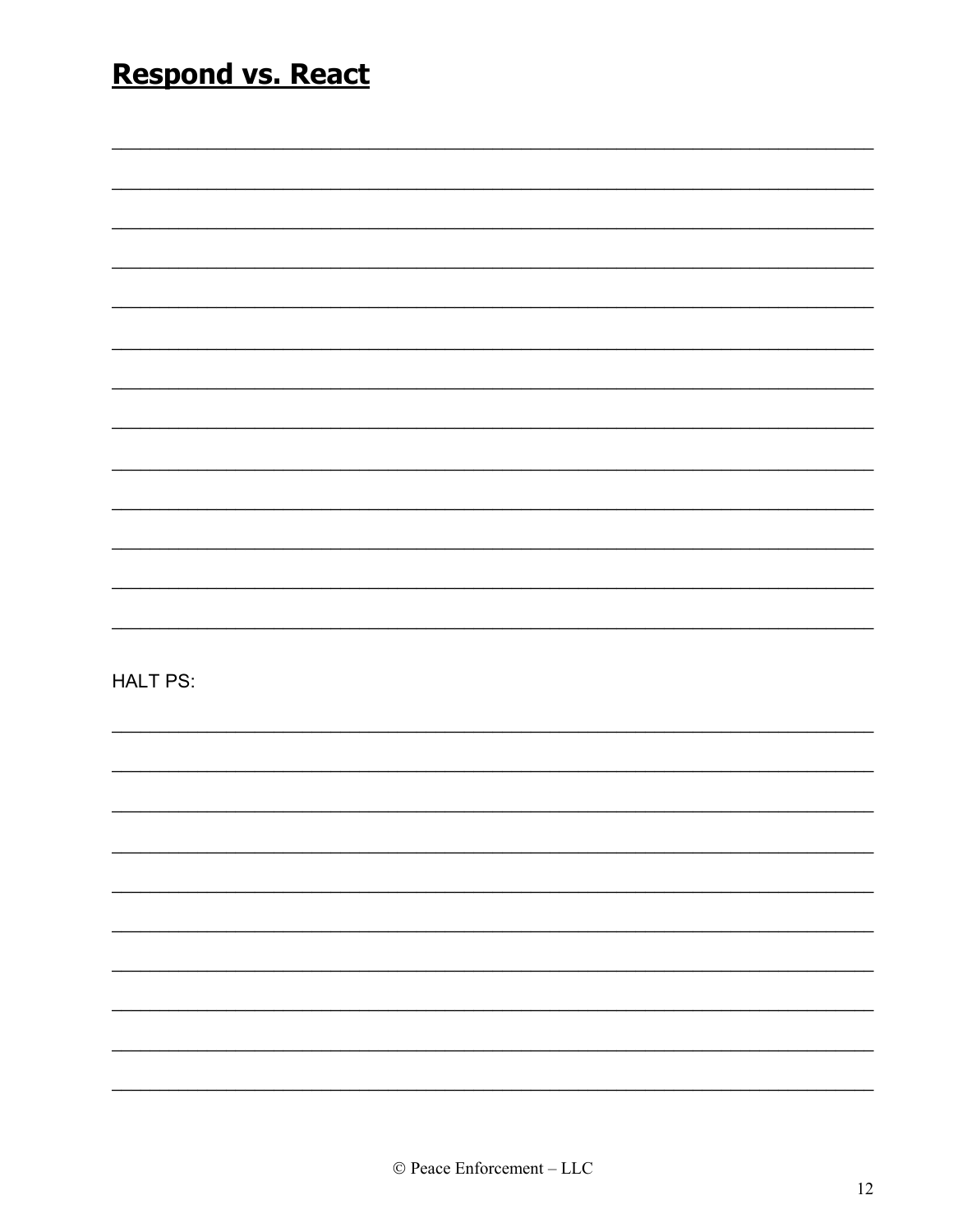# I'm OK / You're OK

### **(notes)**

### **DRAMA TRIANGLE**

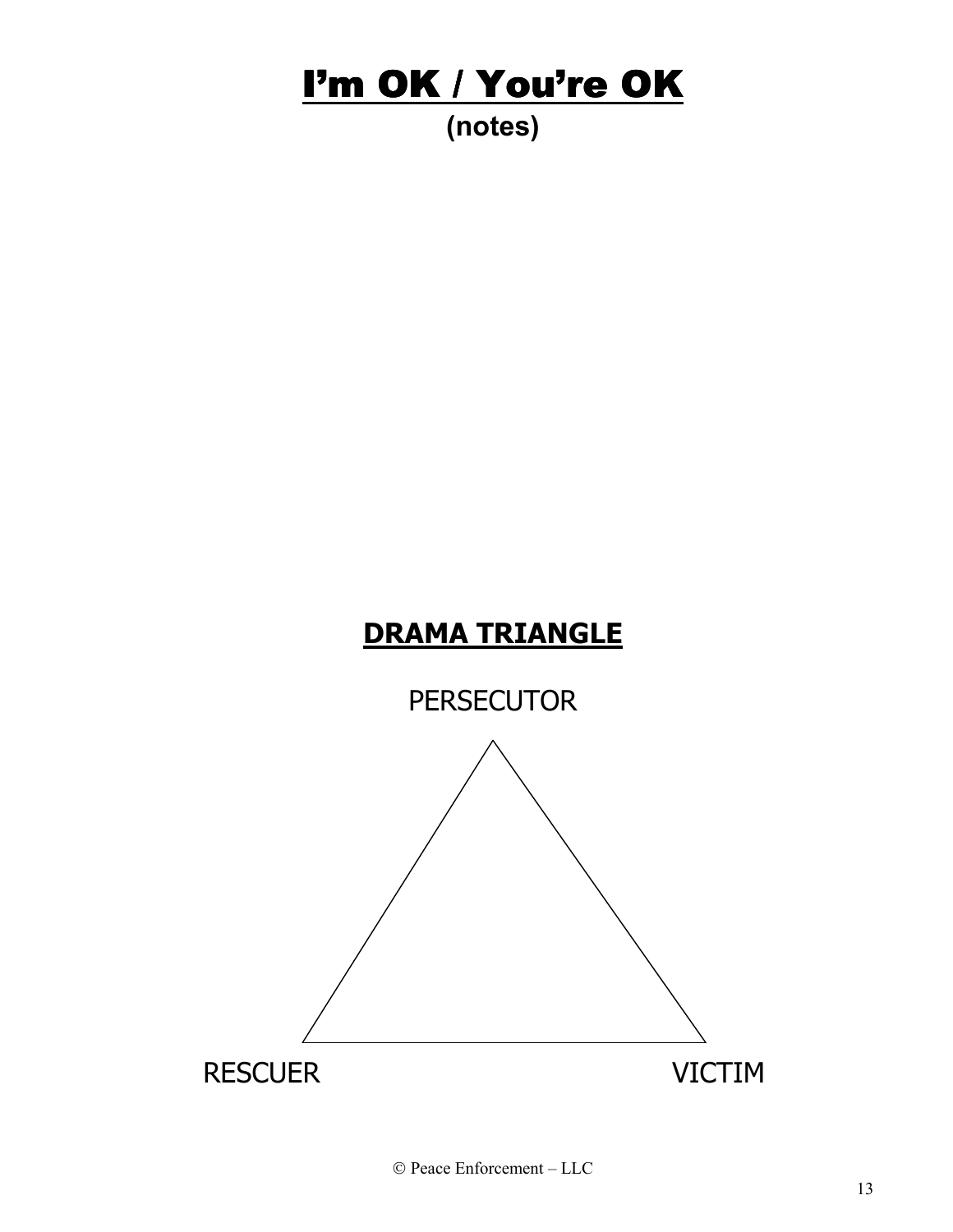

Use this tool when you notice you are overreacting to a comment, situation or other trigger.

By using this tool you will be removing the "Filter" -or negative belief/ driver about yourself. The result is you will be present, in the moment, and able to think clear.

Here's an example. Say you were to meet someone at a certain time, and they forgot. You might feel Angry and think that you are unimportant because they forgot to meet you.

Using this assessment tool, you would put your feelings in the **first line**. "I am feeling Mad."

Next, you'd put what they did in the **second.** "They didn't show up."

 What did you think their not showing up meant about you? You're looking for the negative belief or "Driver" here. Ah, that you aren't important. (See also the negative driver list in your handbook.) Write in the **third line** - "I am not important."

Now you know that isn't true. No matter how much you want to believe it. Whatever negative belief/ driver you put here simply is FALSE!

Write the opposite of your result for line three on **line four**. "I am important". Now repeat this to yourself internally. This will help you to not take what's happening personally. You are countering this driver and taking control of what's really going on.

Using this tool will help you to not take things personally and will take the "charge" out of conflicts.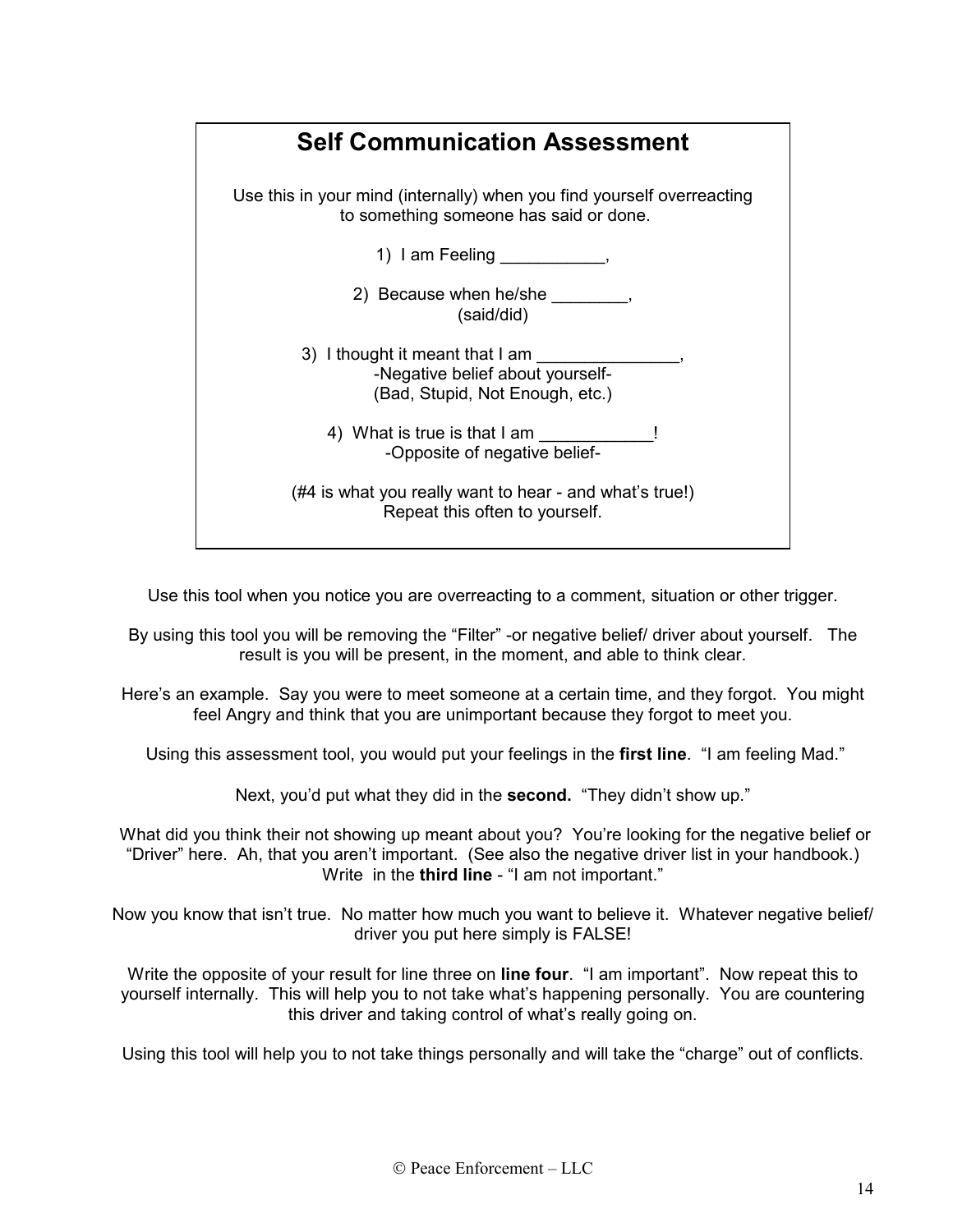# LEARNING STYLES

### **AUDITORY**

**VISUAL**

**KINSESTHETIC**

# COMMUNICATION BARRIERS: COMMUNICATION BARRIERS:

### FEAR

**MISUNDERSTANDINGS**

**Assumptions**

# Solutions: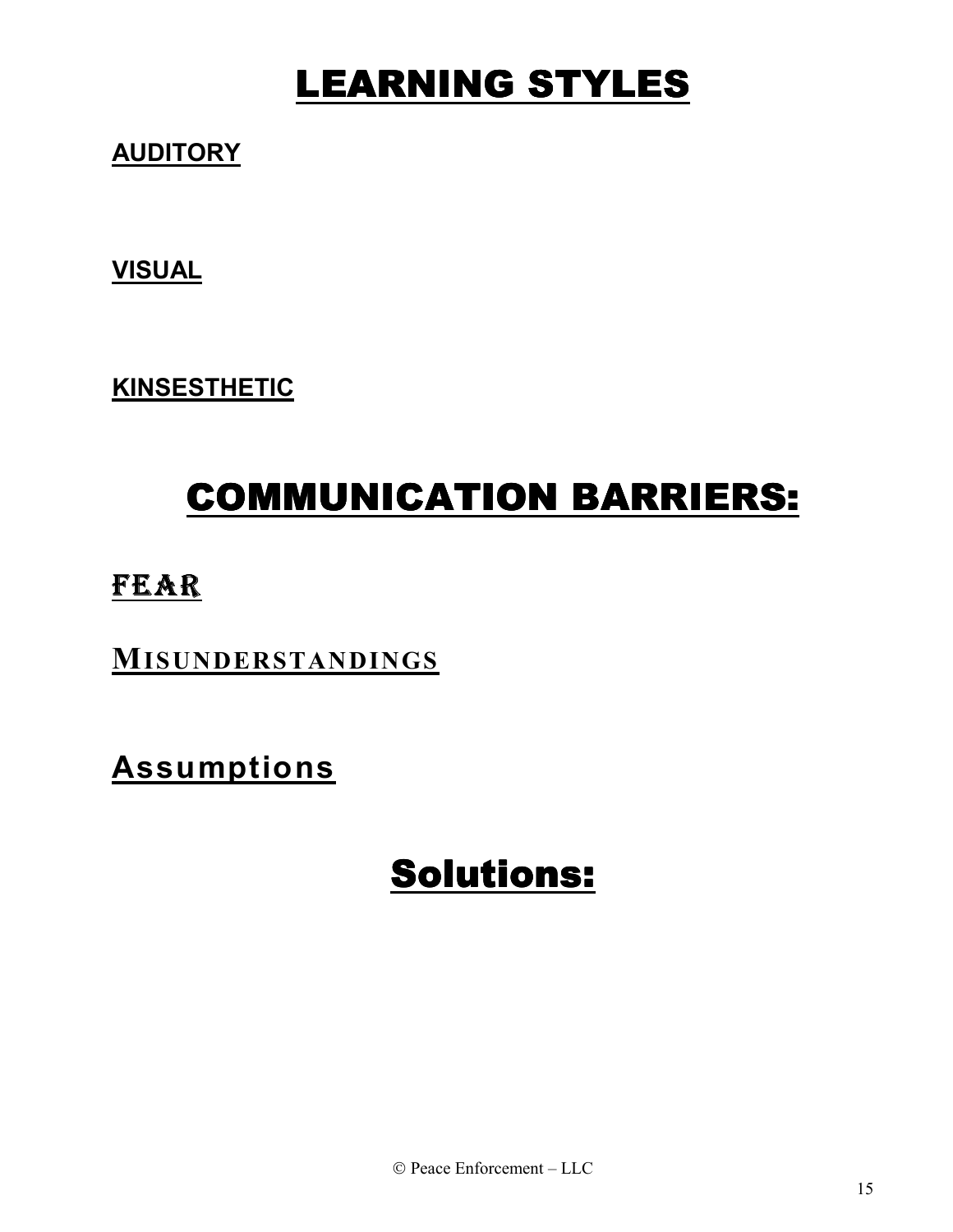### **FILTERS**



Think of a person you're having difficulty with. What might YOUR filters be that are distorting what's really going on?

| ⌒<br><u>.</u> |  |
|---------------|--|
|               |  |
| ◠<br>ັ        |  |

#### What might THEIR negative driver be?

| ◠        |  |
|----------|--|
| <u>.</u> |  |
| ິ<br>ັ   |  |

How are you going to use this information to help your working relationship with them?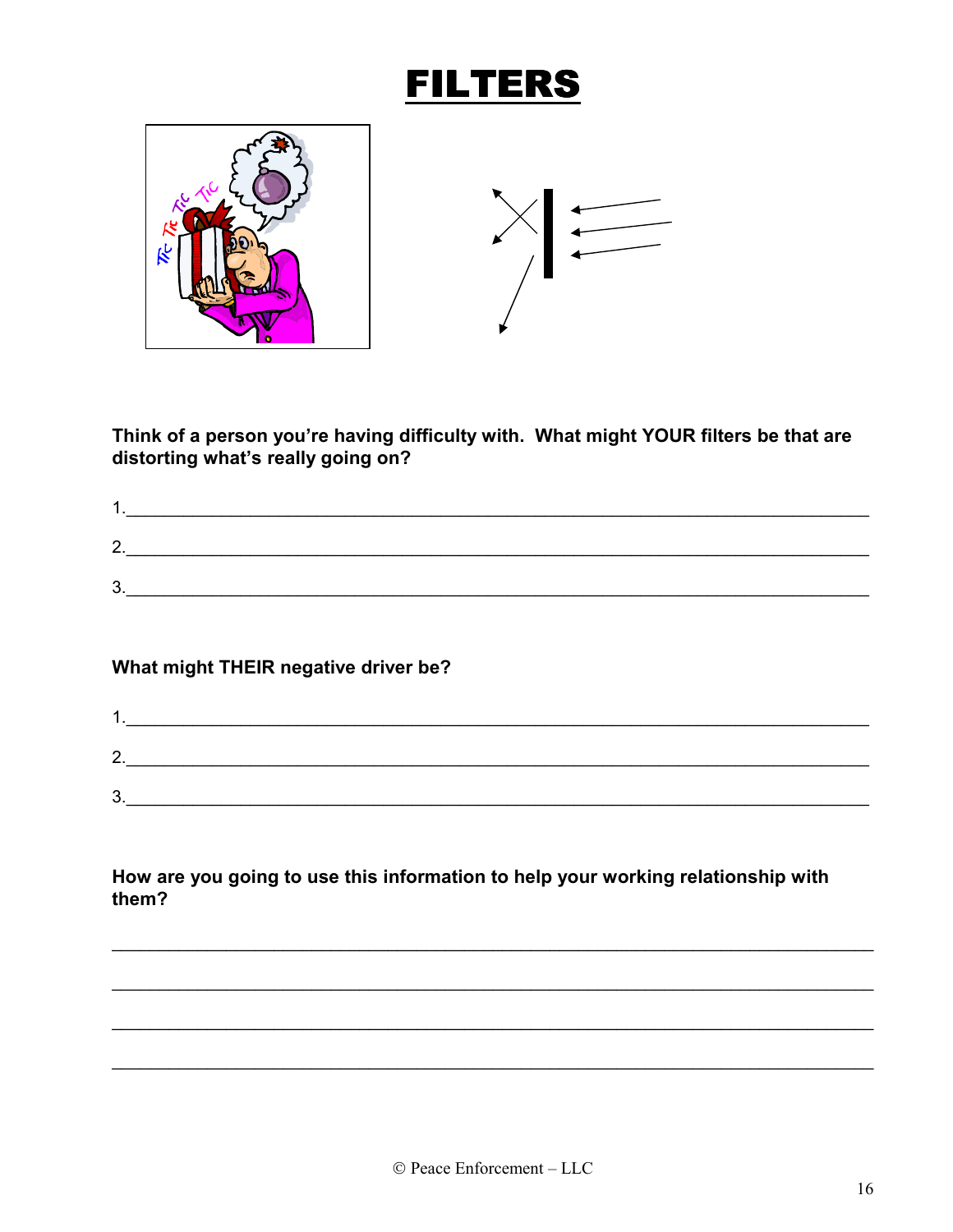# **Break Through Communication Skills**

|                                                                                                                                                                                                                                                                                     | <b>Break Through</b>                                                                                                                                                                                                                                                                                      |
|-------------------------------------------------------------------------------------------------------------------------------------------------------------------------------------------------------------------------------------------------------------------------------------|-----------------------------------------------------------------------------------------------------------------------------------------------------------------------------------------------------------------------------------------------------------------------------------------------------------|
| <b>Option A</b><br>-Internal-<br>$($ Internally $)$ I am feeling $\qquad \qquad$<br>(Internally) When they (said or did) ____________<br>(Internally) Did they really mean _________?<br>*If you are still hooked, consider using the<br><b>Self Communication Assessment.</b>      | This approach helps stop<br>misunderstandings, allows you<br>to really understand another<br>person and can help you to not<br>take things personally. You'll<br>get that you are separate and<br>OK.<br>Use this tool when you notice a<br>reaction or "HOOK" when<br>someone says or does<br>something. |
|                                                                                                                                                                                                                                                                                     | (Yes, even in the boardroom $\circledcirc$ )                                                                                                                                                                                                                                                              |
| <b>Option B</b><br>-Asking for Information-<br>(External) When you (said or did) ________<br>(External) Did you mean __________?<br>Decide to give them more information or not about what's going<br>on for you. This depends on your trust level and investment in<br>the person. | You can use this process which<br>is external - or the Self<br><b>Communication Assessment</b><br>which is internal.                                                                                                                                                                                      |

#### **Description**

**Option A** is merely to check out if you heard correctly or if you "miss-filtered" it. When you're not sure what someone said, merely ask them what they meant and find out. Then, problem solve from there. It's a great way to check your "Filter!"

**Option B** is how to check out what someone meant when they said or did something. It clears up misunderstandings. This requires a level of trust.

**When using Option B,** the person asking the questions may be open and vulnerable, so this tool should only be used with someone you trust - in a situation that is safe and open.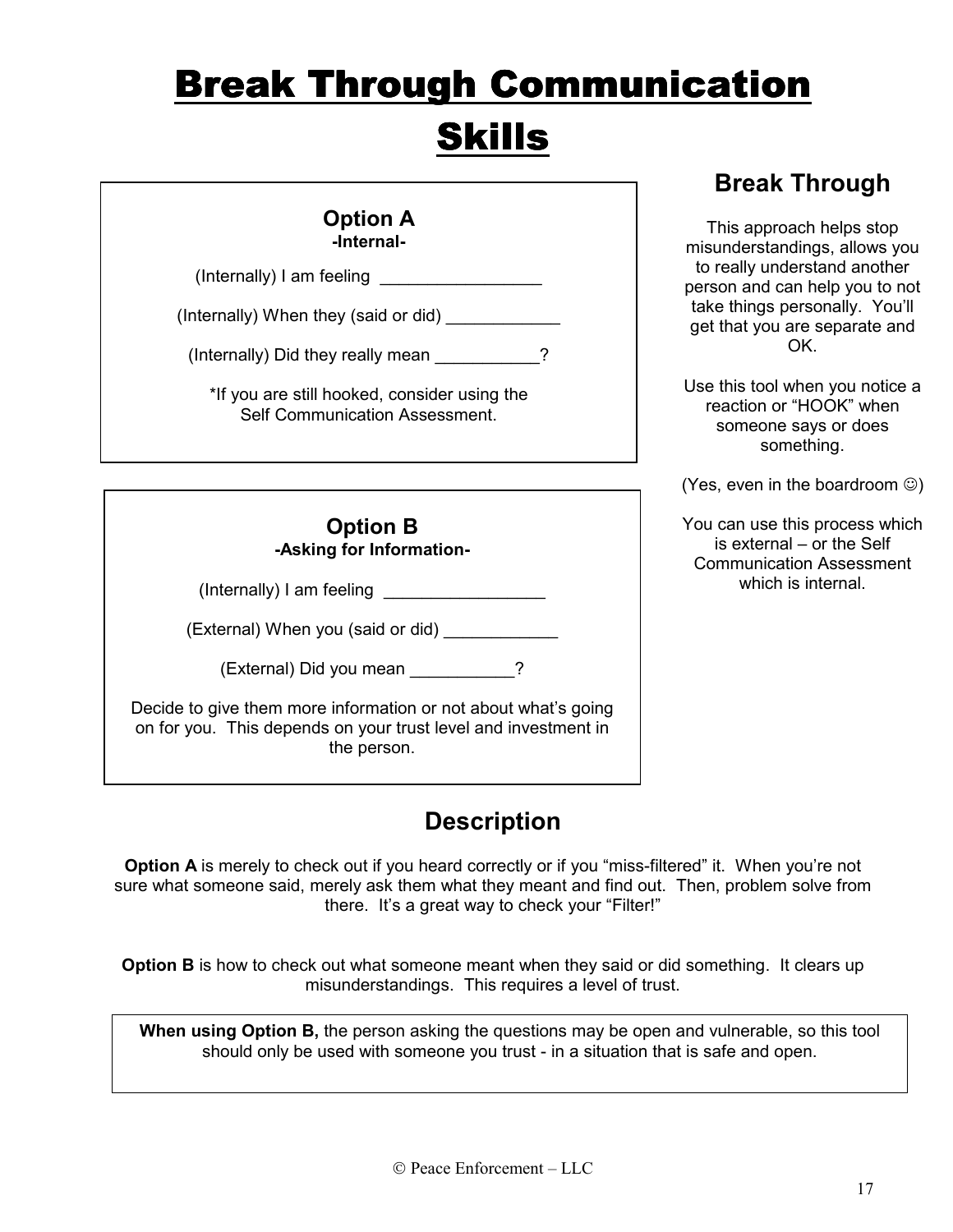#### **Positive Change System - DIGGER**

#### **Date:**  $\qquad \qquad \text{Date:}$

#### **What's not working?**

**Did I create it or have a part in it?** 

(Really look at this one. It may be subtle.)

#### **What Ground Rule / Personal Value did I break in this?**

#### **What did I do to create or take part in it?**

**How was I was feeling before I created it -or made a choice.** 

(Was it MAD, FRUSTRATED, CRANKY GLAD, SCARED, WORRIED, SAD, something else?)

#### **What I really wanted was:**

(Something that is Healthy, Honest Kind and Respectful, and okay to have. Realize you can't change others. It starts with you.)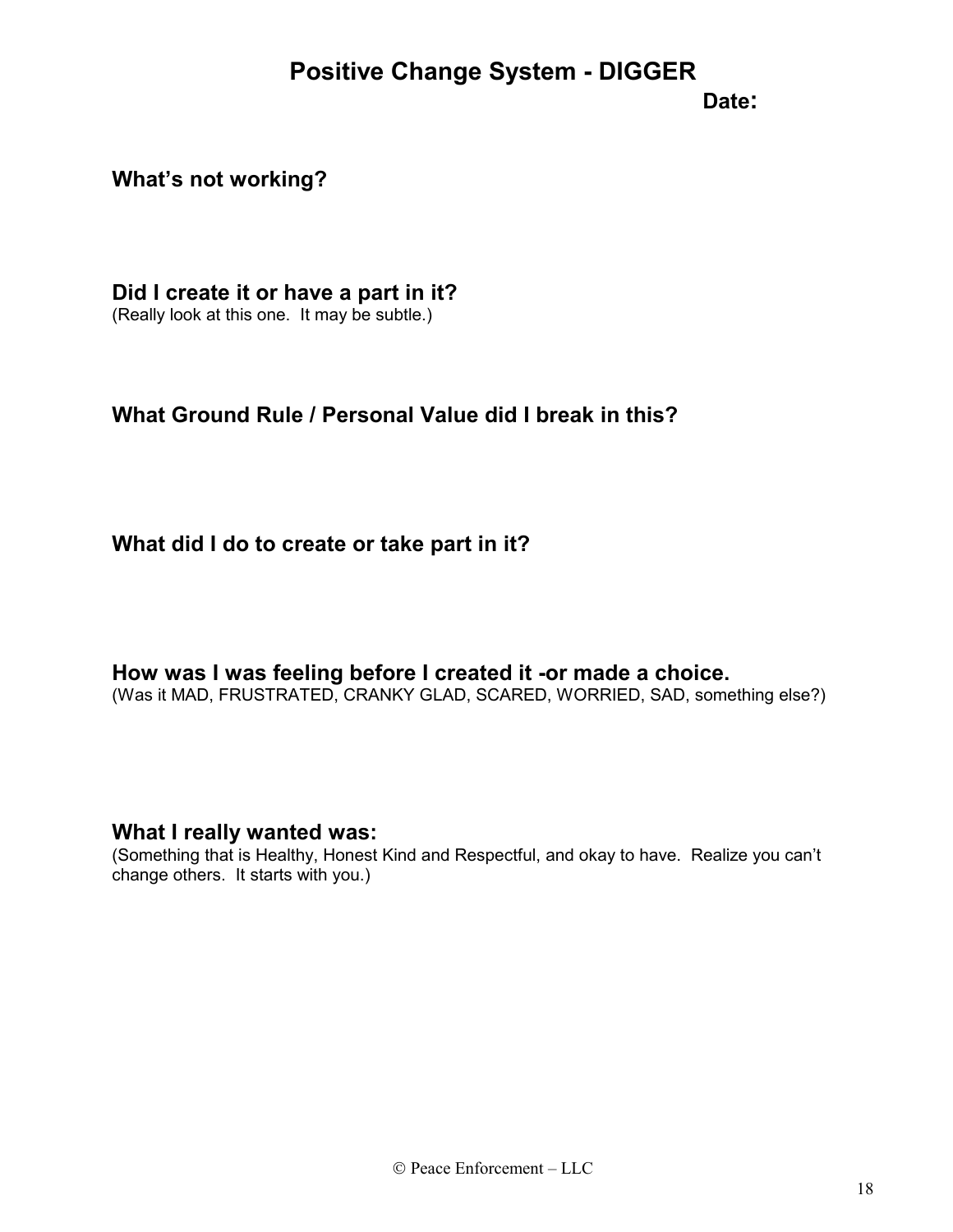#### **Positive Change System - CHANGER**

#### **What will I choose now to not take part in creating this, or creating this**

**directly?** (Look at Honesty, Kindness and Respect. Did you React? Was it Anger? Were you believing a Negative Belief about yourself? Look at the Choice Point System. What Choice can YOU make that will change the outcome?)

#### **Do I need support to make this new choice? To consistently make it? If so, what am I willing to do for myself?** (You'll notice this is about and for you.)

#### **Do I need to do anything about the feeling?**

(Breakthrough, Self Communication Assessment, Anger Release, Talk with Someone, Other?)

#### **Do I need to do something to get some of or all of what I want?**

(This is something that is HEALTHY to have. It also is okay to have, doesn't harm you or anyone else. It's not in anger, not demanding and is honest kind and respectful. Ideas like: Be less demanding with me / Create peaceful time for me / Create fun time for me.)